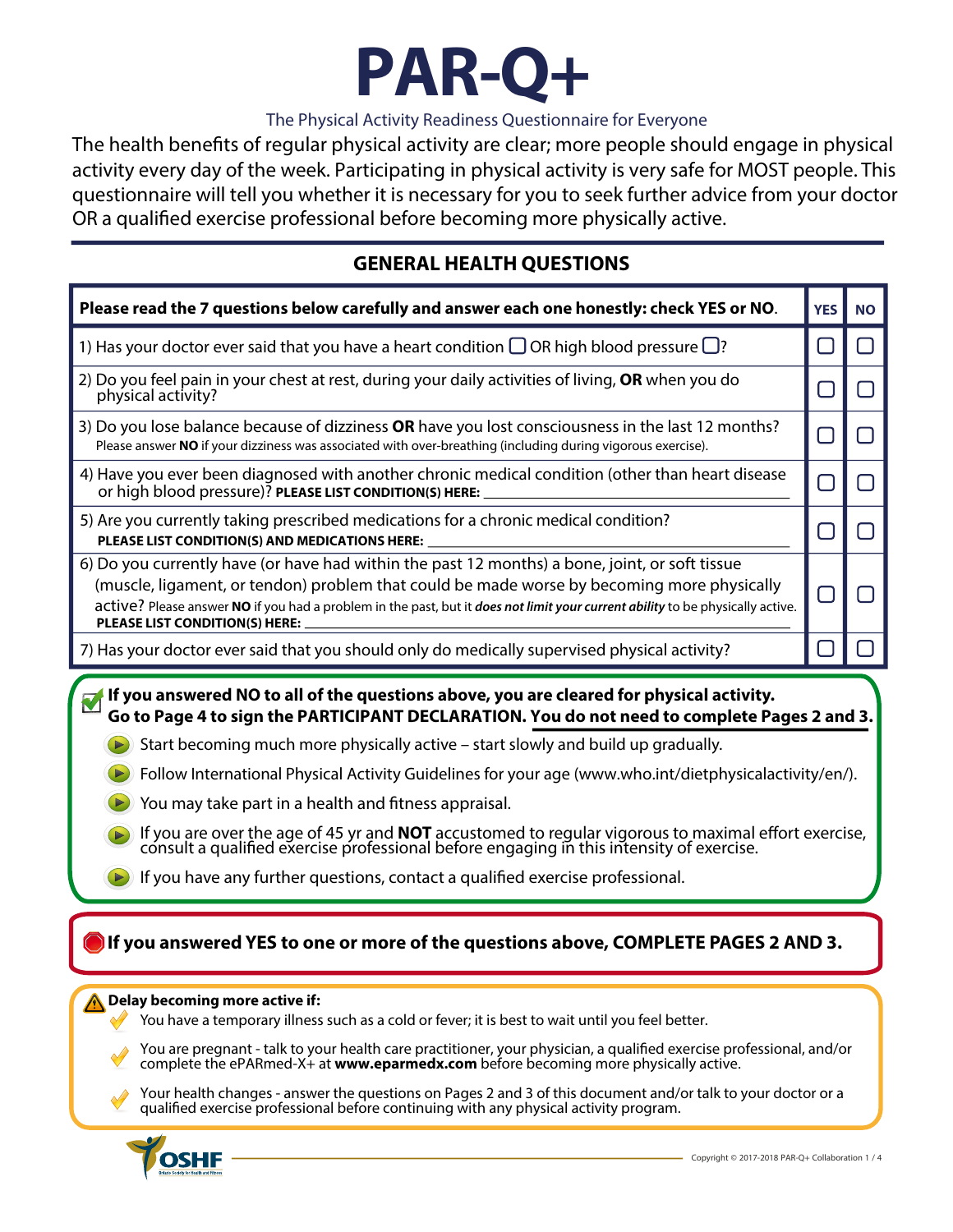# **PAR-Q+**

#### **FOLLOW-UP QUESTIONS ABOUT YOUR MEDICAL CONDITION(S)**

| 1.  | Do you have Arthritis, Osteoporosis, or Back Problems?<br>If $NO$ go to question 2<br>If the above condition(s) is/are present, answer questions 1a-1c                                                                                                                                                                                             |                          |
|-----|----------------------------------------------------------------------------------------------------------------------------------------------------------------------------------------------------------------------------------------------------------------------------------------------------------------------------------------------------|--------------------------|
| 1a. | Do you have difficulty controlling your condition with medications or other physician-prescribed therapies?<br>(Answer NO if you are not currently taking medications or other treatments)                                                                                                                                                         | $YES \bigcap NO \bigcap$ |
| 1b. | Do you have joint problems causing pain, a recent fracture or fracture caused by osteoporosis or cancer,<br>displaced vertebra (e.g., spondylolisthesis), and/or spondylolysis/pars defect (a crack in the bony ring on the<br>back of the spinal column)?                                                                                         | YES <sup>n</sup> NO      |
| 1c. | Have you had steroid injections or taken steroid tablets regularly for more than 3 months?                                                                                                                                                                                                                                                         | $YES \bigcap NO \bigcap$ |
| 2.  | Do you currently have Cancer of any kind?                                                                                                                                                                                                                                                                                                          |                          |
|     | If the above condition(s) is/are present, answer questions 2a-2b<br>If <b>NO</b> $\Box$ go to question 3                                                                                                                                                                                                                                           |                          |
| 2a. | Does your cancer diagnosis include any of the following types: lung/bronchogenic, multiple myeloma (cancer of<br>plasma cells), head, and/or neck?                                                                                                                                                                                                 | $YES \bigcap NO \bigcap$ |
| 2b. | Are you currently receiving cancer therapy (such as chemotheraphy or radiotherapy)?                                                                                                                                                                                                                                                                | $YES \bigcap NO \bigcap$ |
| 3.  | Do you have a Heart or Cardiovascular Condition? This includes Coronary Artery Disease, Heart Failure,<br>Diagnosed Abnormality of Heart Rhythm                                                                                                                                                                                                    |                          |
|     | If $NO \square$ go to question 4<br>If the above condition(s) is/are present, answer questions 3a-3d                                                                                                                                                                                                                                               |                          |
| За. | Do you have difficulty controlling your condition with medications or other physician-prescribed therapies?<br>(Answer NO if you are not currently taking medications or other treatments)                                                                                                                                                         | $YES \cap NO$            |
| 3b. | Do you have an irregular heart beat that requires medical management?<br>(e.g., atrial fibrillation, premature ventricular contraction)                                                                                                                                                                                                            | YES $\cap$ NO $\cap$     |
| 3c. | Do you have chronic heart failure?                                                                                                                                                                                                                                                                                                                 | $YES \bigcap NO \bigcap$ |
| 3d. | Do you have diagnosed coronary artery (cardiovascular) disease and have not participated in regular physical<br>activity in the last 2 months?                                                                                                                                                                                                     | YES□ NO□                 |
| 4.  | Do you have High Blood Pressure?                                                                                                                                                                                                                                                                                                                   |                          |
|     | If $NO \bigcup$ go to question 5<br>If the above condition(s) is/are present, answer questions 4a-4b                                                                                                                                                                                                                                               |                          |
| 4a. | Do you have difficulty controlling your condition with medications or other physician-prescribed therapies?<br>(Answer NO if you are not currently taking medications or other treatments)                                                                                                                                                         | $YES$ NO $ $             |
| 4b. | Do you have a resting blood pressure equal to or greater than 160/90 mmHg with or without medication?<br>(Answer YES if you do not know your resting blood pressure)                                                                                                                                                                               | $YES \cap NO \cap$       |
| 5.  | Do you have any Metabolic Conditions? This includes Type 1 Diabetes, Type 2 Diabetes, Pre-Diabetes                                                                                                                                                                                                                                                 |                          |
|     | If the above condition(s) is/are present, answer questions 5a-5e<br>If $NO$ go to question 6                                                                                                                                                                                                                                                       |                          |
| 5a. | Do you often have difficulty controlling your blood sugar levels with foods, medications, or other physician-<br>prescribed therapies?                                                                                                                                                                                                             | $YES \cap NO \cap$       |
| 5b. | Do you often suffer from signs and symptoms of low blood sugar (hypoglycemia) following exercise and/or<br>during activities of daily living? Signs of hypoglycemia may include shakiness, nervousness, unusual irritability,<br>abnormal sweating, dizziness or light-headedness, mental confusion, difficulty speaking, weakness, or sleepiness. | $YES \cap NO \cap$       |
| 5c. | Do you have any signs or symptoms of diabetes complications such as heart or vascular disease and/or<br>complications affecting your eyes, kidneys, OR the sensation in your toes and feet?                                                                                                                                                        | YES   NO                 |
| 5d. | Do you have other metabolic conditions (such as current pregnancy-related diabetes, chronic kidney disease, or<br>liver problems)?                                                                                                                                                                                                                 | $YES \bigcap NO$         |
| 5e. | Are you planning to engage in what for you is unusually high (or vigorous) intensity exercise in the near future?                                                                                                                                                                                                                                  | $YES \bigcap NO \bigcap$ |

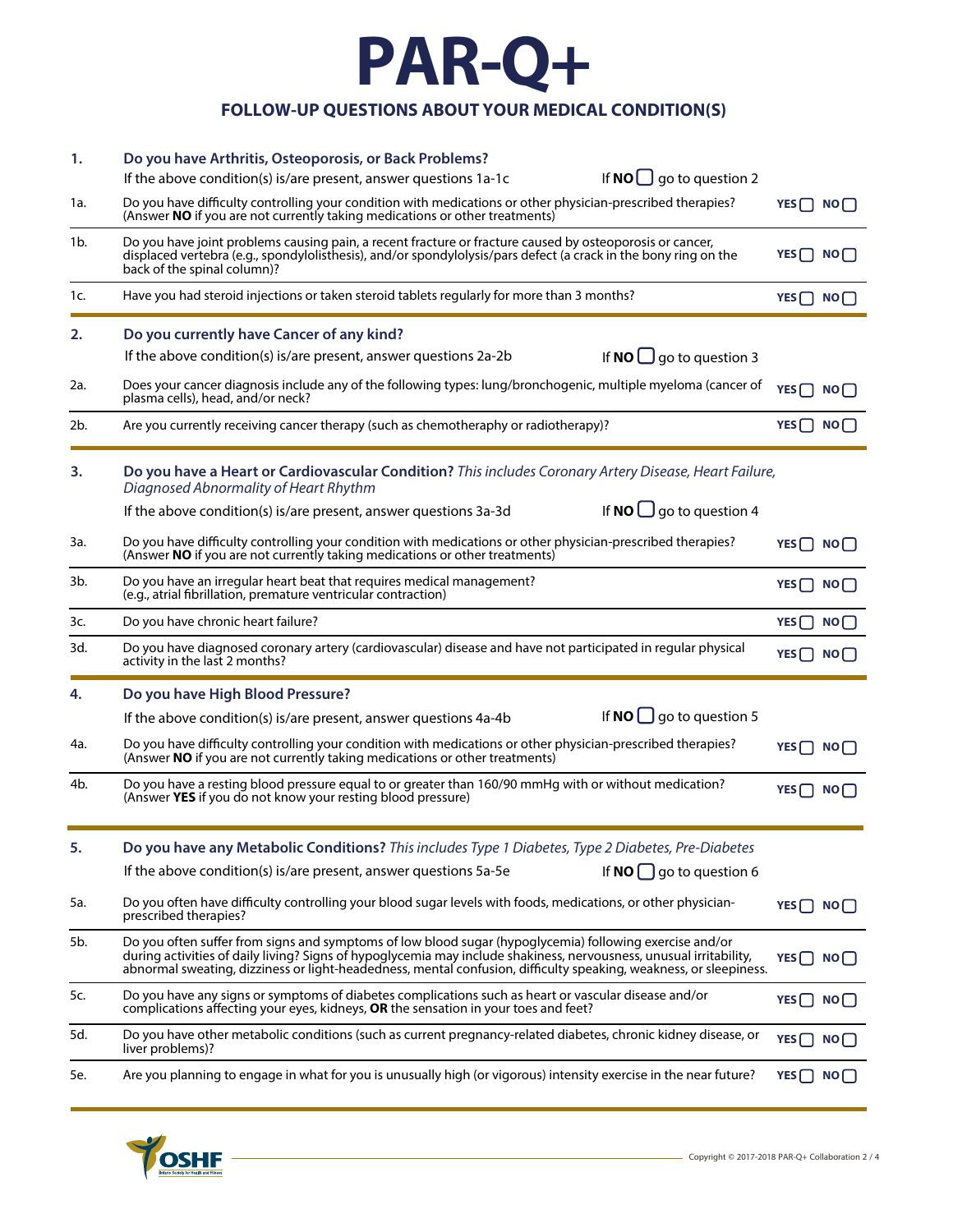

| 6.   | Do you have any Mental Health Problems or Learning Difficulties? This includes Alzheimer's, Dementia,<br>Depression, Anxiety Disorder, Eating Disorder, Psychotic Disorder, Intellectual Disability, Down Syndrome    |                          |  |
|------|-----------------------------------------------------------------------------------------------------------------------------------------------------------------------------------------------------------------------|--------------------------|--|
|      | If $NO$ go to question 7<br>If the above condition(s) is/are present, answer questions 6a-6b                                                                                                                          |                          |  |
| 6a.  | Do you have difficulty controlling your condition with medications or other physician-prescribed therapies?<br>(Answer NO if you are not currently taking medications or other treatments)                            | $YES$ NO                 |  |
| 6b.  | Do you have Down Syndrome AND back problems affecting nerves or muscles?                                                                                                                                              | $YES \bigcap NO \bigcap$ |  |
| 7.   | Do you have a Respiratory Disease? This includes Chronic Obstructive Pulmonary Disease, Asthma, Pulmonary High<br><b>Blood Pressure</b>                                                                               |                          |  |
|      | If the above condition(s) is/are present, answer questions 7a-7d<br>If $NO \square$ go to question 8                                                                                                                  |                          |  |
| 7a.  | Do you have difficulty controlling your condition with medications or other physician-prescribed therapies?<br>(Answer NO if you are not currently taking medications or other treatments)                            | $YES \bigcap NO \bigcap$ |  |
| 7b.  | Has your doctor ever said your blood oxygen level is low at rest or during exercise and/or that you require<br>supplemental oxygen therapy?                                                                           | $YES \bigcap NO$         |  |
| 7c.  | If asthmatic, do you currently have symptoms of chest tightness, wheezing, laboured breathing, consistent cough<br>(more than 2 days/week), or have you used your rescue medication more than twice in the last week? | YES□ NO□                 |  |
| 7d.  | Has your doctor ever said you have high blood pressure in the blood vessels of your lungs?                                                                                                                            | YES□ NO□                 |  |
| 8.   | Do you have a Spinal Cord Injury? This includes Tetraplegia and Paraplegia<br>If <b>NO</b> $\Box$ go to question 9<br>If the above condition(s) is/are present, answer questions 8a-8c                                |                          |  |
| 8a.  | Do you have difficulty controlling your condition with medications or other physician-prescribed therapies?<br>(Answer NO if you are not currently taking medications or other treatments)                            | $YES$ NO                 |  |
| 8b.  | Do you commonly exhibit low resting blood pressure significant enough to cause dizziness, light-headedness,<br>and/or fainting?                                                                                       | $YES \bigcap NO \bigcap$ |  |
| 8c.  | Has your physician indicated that you exhibit sudden bouts of high blood pressure (known as Autonomic<br>Dysreflexia)?                                                                                                | YES□ NO□                 |  |
| 9.   | Have you had a Stroke? This includes Transient Ischemic Attack (TIA) or Cerebrovascular Event<br>If $NO \bigcup$ go to question 10<br>If the above condition(s) is/are present, answer questions 9a-9c                |                          |  |
| 9a.  | Do you have difficulty controlling your condition with medications or other physician-prescribed therapies?<br>(Answer NO if you are not currently taking medications or other treatments)                            | $YES \bigcap NO \bigcap$ |  |
| 9b.  | Do you have any impairment in walking or mobility?                                                                                                                                                                    | $YES \bigcap NO \bigcap$ |  |
| 9c.  | Have you experienced a stroke or impairment in nerves or muscles in the past 6 months?                                                                                                                                | $YES \bigcap NO \bigcap$ |  |
| 10.  | Do you have any other medical condition not listed above or do you have two or more medical conditions?                                                                                                               |                          |  |
|      | If $NO$ $\Box$ read the Page 4 recommendations<br>If you have other medical conditions, answer questions 10a-10c                                                                                                      |                          |  |
| 10a. | Have you experienced a blackout, fainted, or lost consciousness as a result of a head injury within the last 12<br>months OR have you had a diagnosed concussion within the last 12 months?                           | $YES \bigcap NO \bigcap$ |  |
| 10b. | Do you have a medical condition that is not listed (such as epilepsy, neurological conditions, kidney problems)?                                                                                                      | $YES \bigcap NO$         |  |
| 10c. | Do you currently live with two or more medical conditions?                                                                                                                                                            | $YES \bigcap NO \bigcap$ |  |
|      | PLEASE LIST YOUR MEDICAL CONDITION(S)<br><b>AND ANY RELATED MEDICATIONS HERE:</b>                                                                                                                                     |                          |  |

### **GO to Page 4 for recommendations about your current medical condition(s) and sign the PARTICIPANT DECLARATION.**